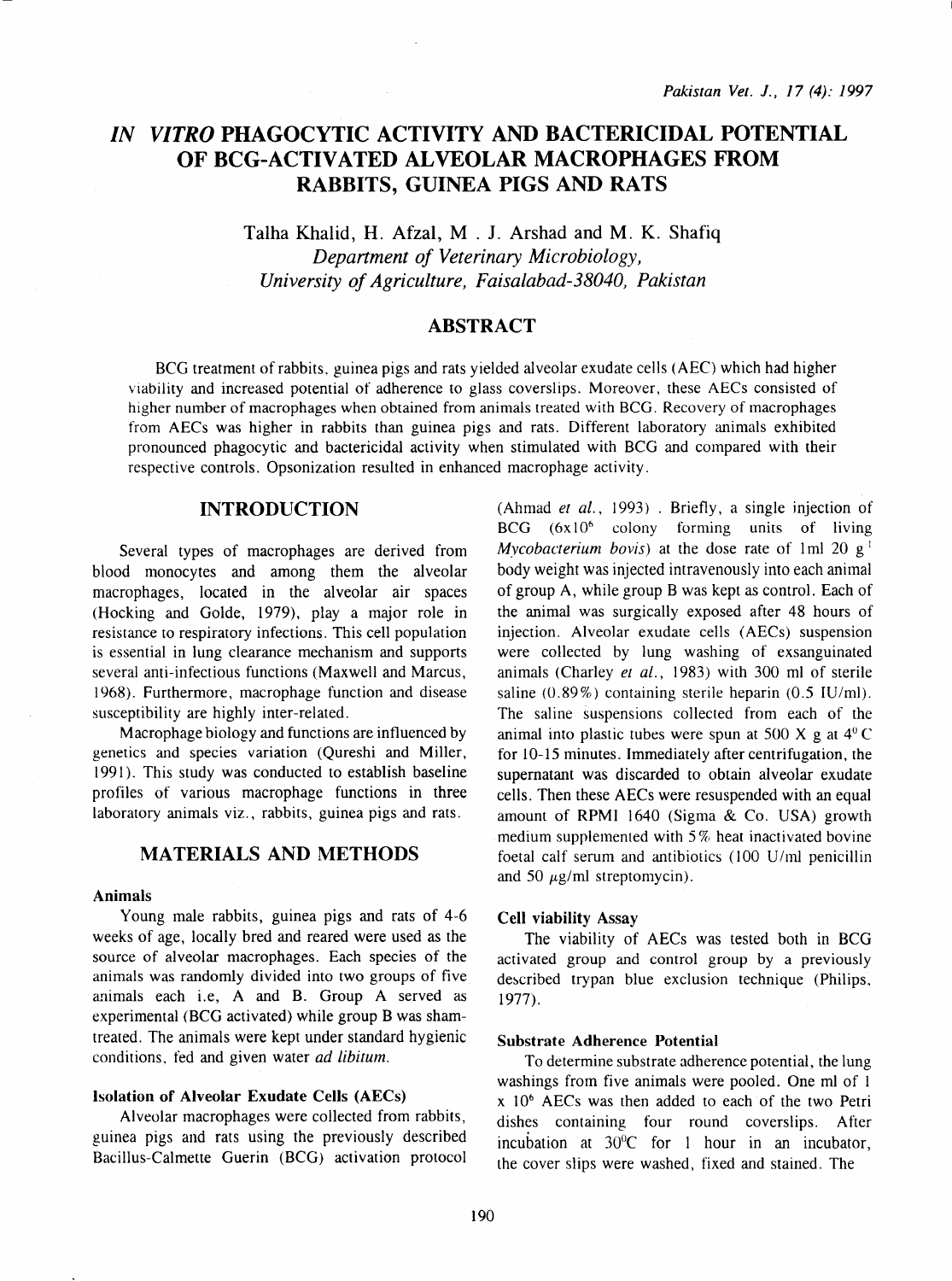number of adherent macrophages from four randomly selected fields were scored for each coverslip at  $1,000$ X (Ahmad *et al..* 1993). The results were expressed as mean adherent cells per sample.

#### Percentage of Macrophages in AECs

The AECs were allowed to adhere on glass coverslips and 200 adherent cells per coverslip were classified by morphological criteria as round or slightly amorphous, refractile or granular cells (Lucas and Jamroz, 1961) to determine the percentage of macrophages in AECs.

# Sheep Red Blood Cells (SRBCs) Phagocytosis Assay

The phagocytic activity of macrophages was determined using an *in vitro* opsonized and unopsonized SRBC phagocytosis assay previously described by Miller and Qureshi (1992).

#### Bactericidal Assay

The bacterial killing assay (opsonized and unopsonized) was performed as described for chicken macrophages (Qureshi and Miller, 1991). A highly pathogenic Congo Red positive (CR +) strain of E. *coli*  (Akhtar *et al.,* 1991) was used in this assay.

#### Statistical Analysis

The statistical analysis was done on the data thus collected and the treatment means were separated by least significant difference (LSD) test. Data was analyzed by the analysis of variance (ANOVA) technique (Steel and Torrie, 1980).

# RESULTS AND DISCUSSION

Bacillus-Calmette Guerin (BCG) is avirulent and a potent stimulator of macrophages. As a vehicle for antigens it is required to evoke long lasting cell mediated immunity due to its strong adjuvant properties. It is known that all adjuvants stimulate macrophages which are thought to be improving immunogenicity through an increase in the amount of antigen on their surface and the efficiency of its presentation to lymphocytes, by the provision of accessory signals to direct lymphocytes towards an immune response and by the secretion of soluble stimulatory factors (e.g, interleukin-I) which influence the proliferation of lymphocytes (Roitt, 1991).

In the present study recovery of live alveolar exudate cells was significantly higher in BCG treated animals than non-treated controls (Table 1). However, different species i.e, rabbits, guinea pigs and rats yielded similar number of live alveolar macrophages.

These results are in line with the findings of Maxwell and Marcus (1968) and Sorrell *et al.*(1978), who reported a high viability of PECs of BCG immunized laboratory animals. The results of present study are partially in line with Sawyer *et al.* (1954) r ported the mean percentage of viable cells  $83\%$  in a study conducted on rat peritoneal exudate cells. It may be due to the difference in the source of exudate cells. Present study was conducted on alveolar exudate cells.

The AECs harvested from BCG stimulated animals, were allowed to adhere on glass coverslips to determine the number of adherent cells per microscopic field. Alveolar exudate cells from rabbits and guinea pigs stimulated with BCG showed a significant higher adherence potential than respective controls (Table 1). Charley *et al.* (1983) also reported that adherence of swine alveolar macrophages increases with the activation of another adjuvant i.e, lypopolysacchride (LPS). However, effect of BCG treatment on AEC of rats was not significant.

The adherent cells after staining with May-Grunwald-Giemsa stain were classified by morphological criteria (Lucas and Jamroz, 1961) to determine the percentage of alveolar macrophages in adherent AECs. All the three animal species when treated with BCG showed a significantly higher percentage of macrophages in adherent AECs when compared with their respective controls (Table 1). Yield of macrophages was higher in rabbits then other two species, this could be attributed to genetic and species differences. Aslam (1994) has also reported variation in the percentage of macrophages recovery from different genetic strains of poultry. These results corroborate the findings of Arshed (1995) who reported that Sephadex G-50 stimulation increases the percentage of macrophages in avian respiratory phagocytes.

Macrophages from all animals showed a significantly higher phagocytic activity against opsonized sheep RBCs when compared with unopsonized group (Table 2). It may be due to the presence of plasma membrane receptors on macrophages for the Fe region of immunoglobulin which contribute to the recognition and binding of opsonized particle (Roitt, 1991). The present findings are inconsonance with Arshed *et al.* (1996) who also observed that opsonization of sheep RBCs resulted in enhanced phagocytic activity of macrophages. Truscott *et al.* ( 1990) reported that opsonization of *Pasteurella multocida* and *Candida albicans* with specific antibodies resulted in increased phagocytosis and intracellular killing by avian mononuclear phagocytic cells. All animals treated with BCG also showed a significantly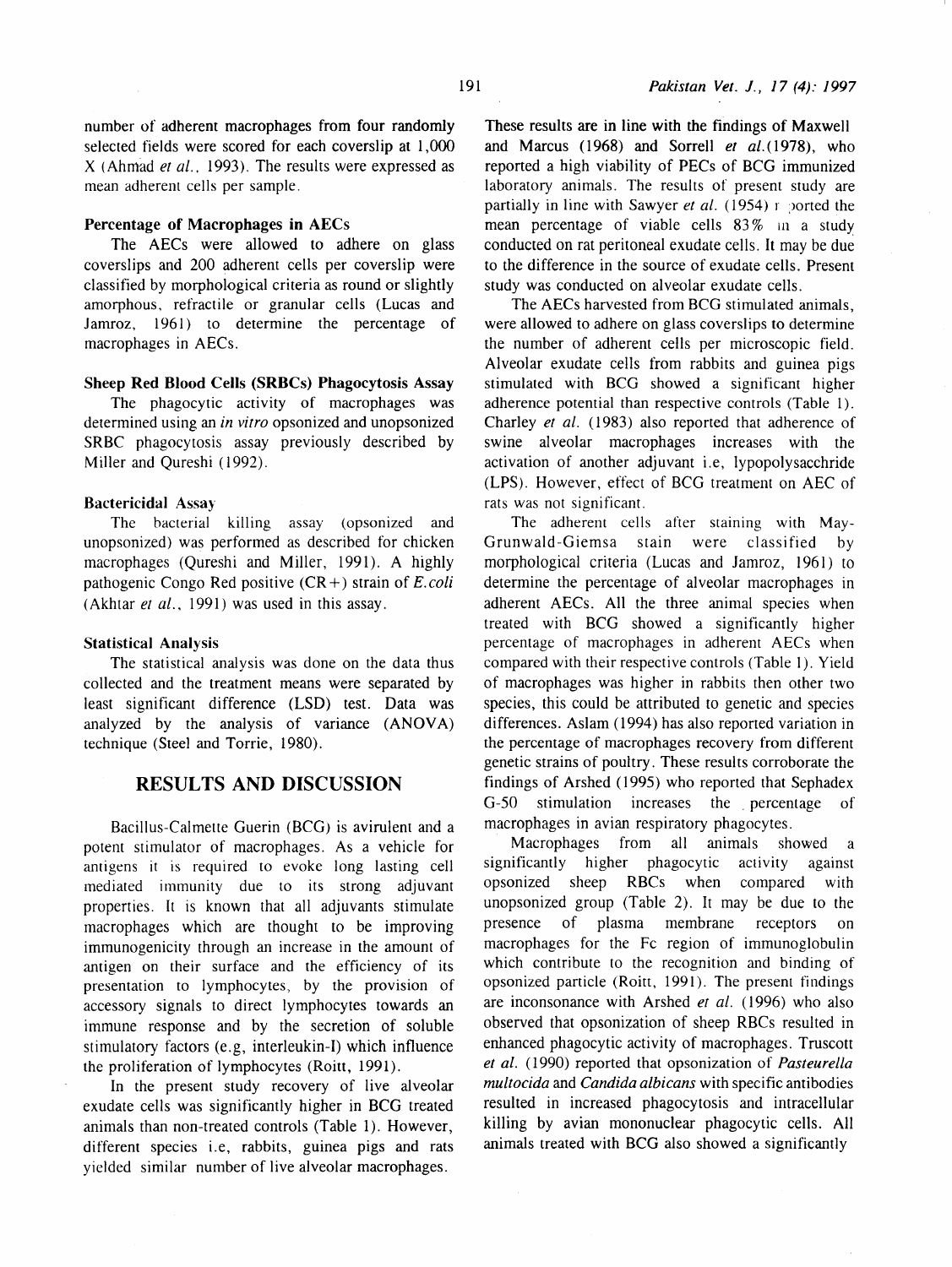| Treatment           | Rabbits            | Guinea Pigs       | Rats              |  |
|---------------------|--------------------|-------------------|-------------------|--|
|                     |                    |                   |                   |  |
| Viability           |                    |                   |                   |  |
| <b>BCG</b>          | $67.33$ ab         | 73.67 b           | 70.00 ab          |  |
|                     | $(57.70-76.66)$    | $(60.37 - 85.15)$ | $(68.45 - 73.00)$ |  |
| Control             | $62.00 \text{ cd}$ | 57.00 d           | 62.33 cd          |  |
|                     | $(56.31 - 67.91)$  | $(53.34 - 61.00)$ | $(58.83 - 68.90)$ |  |
| Adherence Potential |                    |                   |                   |  |
| <b>BCG</b>          | 81.67 ab           | 86.33 a           | 57.33 $d$         |  |
|                     | $(78.11 - 85.36)$  | $(82.93-89.45)$   | $(54.00-61.85)$   |  |
| Control             | 68.33c             | 53.00 d           | 50.67 d           |  |
|                     | $(62.93 - 75.01)$  | $(39.41 - 67.91)$ | $(41.98-58.41)$   |  |
| Macrophage yield    |                    |                   |                   |  |
| <b>BCG</b>          | 90.33a             | $67.00$ bc        | $69.67$ bc        |  |
|                     | $(83.29-97.07)$    | $(61.09-73.87)$   | $(63.73 - 76.08)$ |  |
| Control             | 62.00 d            | 38.33 e           | 37.33 e           |  |
|                     | $(58.98-65.86)$    | $(36.09-40.59)$   | $(39.65 - 46.11)$ |  |

Table l: Properties of alveolar exudate cells from rabbits, guinea pigs and rats

All these values are in Percentage. Values bearing different letters in each criteria differ significantly (P<0.001)

| Rabbits           | Guinea Pigs       | Rats              |
|-------------------|-------------------|-------------------|
|                   |                   |                   |
| 60.00c            | 71.33 b           | 64.33 bc          |
| $(57.88 - 62.76)$ | $(68.64-73.99)$   | $(60.00-69.15)$   |
| 32.67 d           | 142.67 e          | 34.33 $d$         |
| $(29.89 - 34.90)$ | $(38.75 - 47.00)$ | $(29.18-40.26)$   |
|                   |                   |                   |
| 29.00a            | 32.33c            | 31.27 a           |
| $(28.00-30.20)$   | $(30.30-34.00)$   | $(28.12 - 33.26)$ |
| $18.11$ bc        | 21.94 b           | $20.16$ ab        |
| $(16.89 - 22.33)$ | $(18.33 - 24.67)$ | $(17.00-22.12)$   |
|                   |                   |                   |

Table 2: Percentage phagocytic activity of BCG-activated macrophages harvested from rabbits, guinea pigs and rats

Figures bearing different letters in each criteria differ significantly (P<0.001)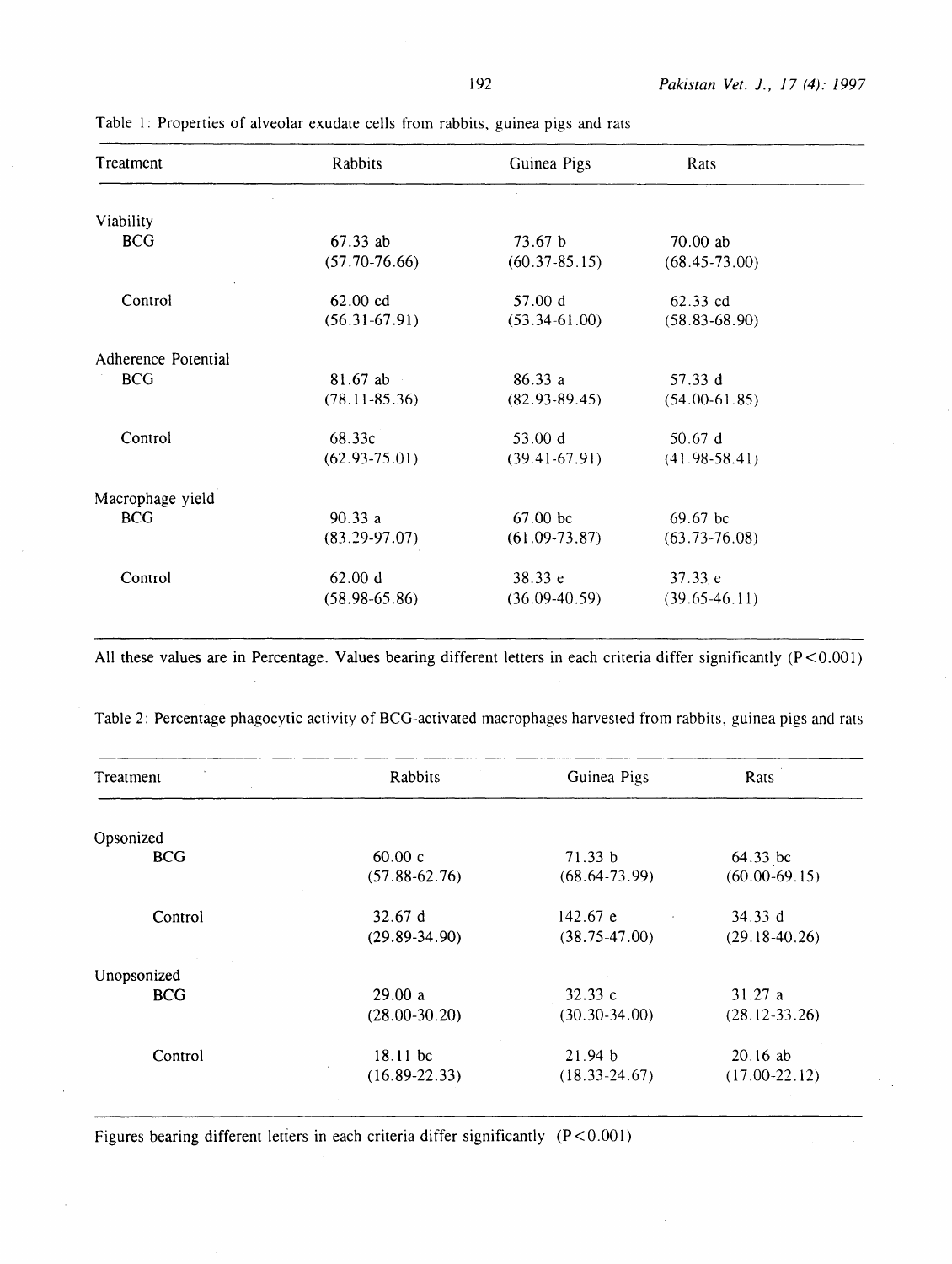| Treatment   | Rabbits           | Guinea Pigs        | Rats              |
|-------------|-------------------|--------------------|-------------------|
| Opsonized   |                   |                    |                   |
| <b>BCG</b>  | 38.33 b           | 48.67a             | 35.00 b           |
|             | $(30.02 - 47.01)$ | $(42.60 - 54.62)$  | $(31.05-39.12)$   |
| Control     | 12.00 d           | 15.33 d            | 25.67c            |
|             | $(08.00 - 16.00)$ | $(10.01 - 20.99)$  | $(90.02 - 39.47)$ |
| Unopsonized |                   |                    |                   |
| <b>BCG</b>  | 22.66c            | 26.66 <sub>b</sub> | 18.33c            |
|             | $(16.65 - 27.60)$ | $(18.90 - 33.69)$  | $(30.84 - 22.76)$ |
| Control     | 5.66 e            | 13.33 d            | 12.00 d           |
|             | $(04.17 - 07.15)$ | $(09.86 - 16.82)$  | $(08.49-14.51)$   |

Table *3:* Percentage bactericidal (Killed within 15 minutes) activity of BCG-activated macrophages harvested from rabbits, guinea pigs and rats

Figures bearing different letters in each criteria differ significantly  $(P < 0.001)$ 

higher phagocytic activity when compared with their respective controls.

Alveolar macrophages from all animals treated with BCG showed significantly higher bactericidal potential against £.coli as compared to their respective controls (Table 3). These findings support the results of Aslam ( 1994) and Ahmad *et al.* ( 1995) who reported a significant higher killing percentage of E. coli in treated birds as chompared to their respective controls. Results of the present study are also comparable with those of Ahmad *et al.* (1993) who reported a relatively significant difference in bacterial killing of opsonized *£.coli* by peritoneal macrophages within I5 minutes in all the three animal species inoculated with BCG and their respective controls.

The study suggests that there is an enhanced recruitment of alveolar macrophages following treatment with BCG which are of prime importance in lung clearance mechanisms and engulfment of dead cells or debris etc.

## **REFERENCES**

Ahmad, M.T., H. Afzal. N.I. Chaudhry and M. Siddique, 1993. *In vitro* phagocytic activity and bactericidal potential of BCG-activated peritoneal macrophages from rabbits, guinea pigs and rats. Pakistan *1.* Agri. Sci., 30: 433-438.

- Ahmad.R .. H.Afzal. M.Ashfaque, G.Muhammad and M *.1* .Arshad, 1995. *In vitro* phagocytic activity and bactericidal potential of alveolar macrophages in different strains of Broiler chicken. Pakistan Vet. J., 15: 173-178.
- Akhtar,M., M.Ashfaq, H.Afzal and M.Afaq, I991. Comparison of Congo red and biological tests in differentiating enteropathogenic *Escherichia* coli. 1. Anim. Plant Sci., 1: 63-66.
- Arshed,M.J., H.Afzal, M.S.Aslam and R.Ahmad, I 996. *In vitro* phagocytic activity and bactericidal potential of avian respiratory macrophages. Pakistan Vet. J., 16 : 71-74.
- Arshed.M .J., 1995. *In vitro* phagocytic activity and bactericidal potential of avian respiratory macrophages in layer chicks. M. Sc. Thesis, Deptt. Vet. Microbial., Univ. Agri. Faisalabad.
- Aslam,M.S., I994. Comparison of macrophage function in various strains of commercial layer chicks. M .Sc. Thesis, Deptt. Vet. Microbiol., Univ. Agri. Faisalabad.
- Charley,B .. C.Leclere. E.Petit and L.Chedid, I983. *In vitro* effects of lipopolysaccharide and mycobacterial cell wall components on swine alveolar macrophages. Res. Vet. Sci., 34: 212-217.
- Hocking,W.G. and D.W.Golde, 1979. The pulmonaryalveolar macrophage. New Engl. *1.* Med., 301 : 580-587.